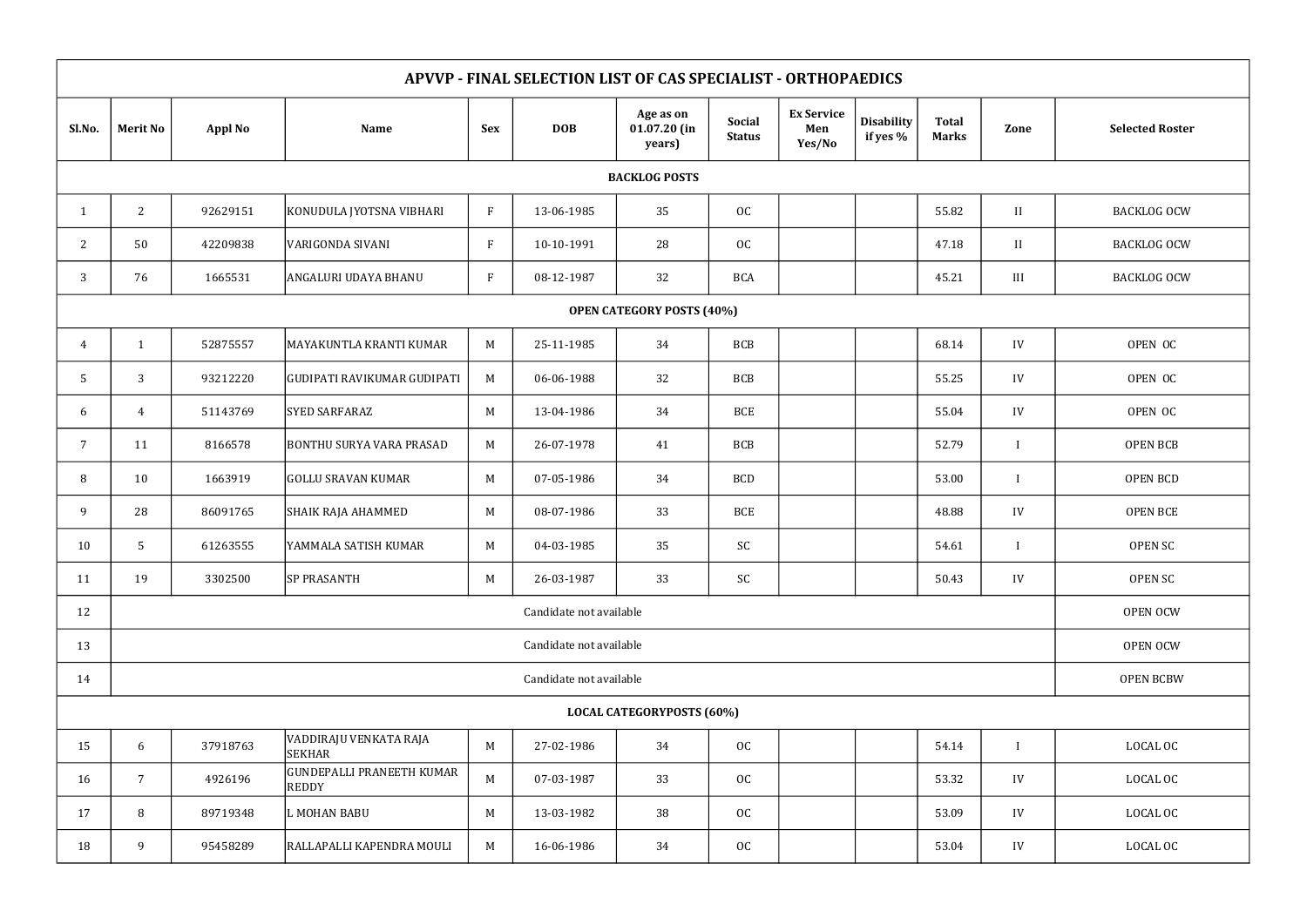| 19 | 12                      | 1112134  | <b>BRUNGI MAHESH</b>            | M           | 05-04-1988 | 32 | <b>BCA</b> |  |  | 52.66                   | IV                | LOCAL OC  |
|----|-------------------------|----------|---------------------------------|-------------|------------|----|------------|--|--|-------------------------|-------------------|-----------|
| 20 | 13                      | 74828834 | SURLA N MALLIKARJUNARAO         | M           | 29-08-1976 | 43 | <b>ST</b>  |  |  | 52.43                   |                   | LOCAL OC  |
| 21 | 16                      | 2162021  | PARISIPOGU BABU KALYAN<br>KUMAR | $\mathbf M$ | 07-08-1986 | 33 | <b>BCC</b> |  |  | 51.21                   | III               | LOCAL BCC |
| 22 | 22                      | 7489779  | <b>SALIVENDRA SHYAM KUMAR</b>   | M           | 25-02-1985 | 35 | SC         |  |  | 49.86                   | III               | LOCAL SC  |
| 23 | 26                      | 4003979  | <b>PAKA VARUN KUMAR</b>         | $\mathbf M$ | 25-07-1984 | 35 | SC         |  |  | 49.11                   |                   | LOCAL SC  |
| 24 | Candidate not available |          |                                 |             |            |    |            |  |  |                         | LOCAL OCW         |           |
| 25 | Candidate not available |          |                                 |             |            |    |            |  |  |                         | LOCAL SCW         |           |
| 26 | Candidate not available |          |                                 |             |            |    |            |  |  |                         | LOCAL BCAW        |           |
| 27 | Candidate not available |          |                                 |             |            |    |            |  |  | Zone II-5               | LOCAL PH(VH)      |           |
| 28 | Candidate not available |          |                                 |             |            |    |            |  |  | Zone III-2<br>Zone IV-1 | LOCAL STW         |           |
| 29 | Candidate not available |          |                                 |             |            |    |            |  |  |                         | <b>LOCAL BCBW</b> |           |
| 30 | Candidate not available |          |                                 |             |            |    |            |  |  |                         | LOCAL OCW         |           |
| 31 | Candidate not available |          |                                 |             |            |    |            |  |  |                         | LOCAL OCW         |           |

Sd/- CH&FW CHAIRMAN

MEMBER-CONVENOR Sd/- COMMISSIONER Sd/- DPH&FW Sd/- DME APVVP MEMBER MEMBER